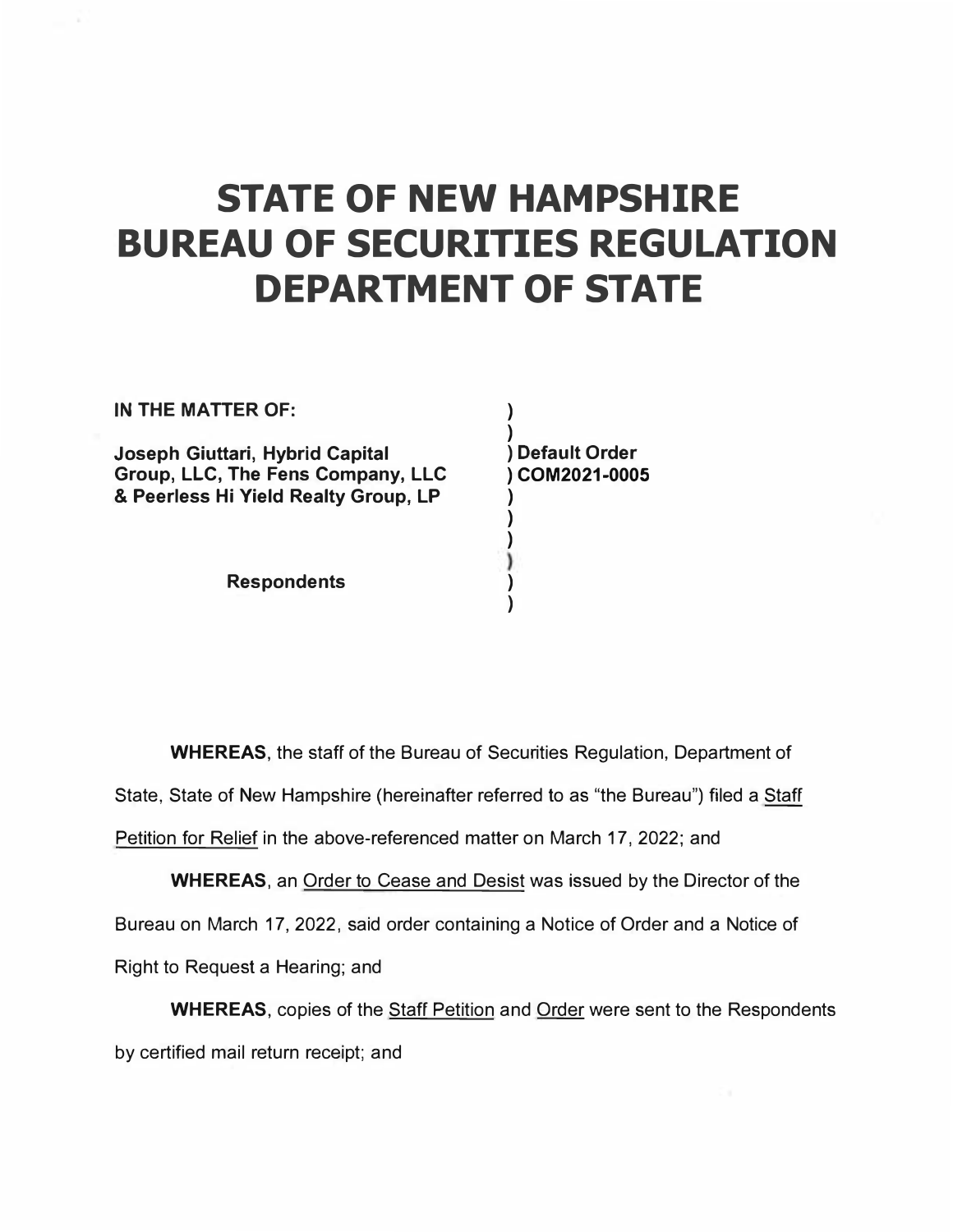Default Order in the matter of Joseph Giuttari, Hybrid Capital Group, LLC, et al, COM2021-005 May 12, 2022 Page 2 of 3

**WHEREAS,** the certified mail was received and signed for on March 21, 2022; and

**WHEREAS,** having been duly notified, the Respondents failed to request a

hearing within 30 calendar days of the receipt of the Staff Petition and Order;

## **ORDER**

THEREFORE, it is hereby ORDERED that:

- 1) The Respondents are found in default and the Order to Cease and Desist in the above-referenced matter is hereby made permanent.
- 2) The relief ordered by the Director in his Order to Cease and Desist is hereby made permanent.
- 3) Respondents are hereby ordered to immediately cease and desist from further violations of N.H. RSA 421-B:5-501 (a), and from misrepresenting and omitting material information in connection with offering securities in the State of New Hampshire.
- 4) Respondents shall pay jointly and severally restitution in the amount of \$737,466 to Investor #1.
- 5) Respondents shall pay jointly and severally an administrative fine of \$7,500.
- 6) Respondents shall pay jointly and severally the Bureau's investigation costs in the amount of \$25,000.